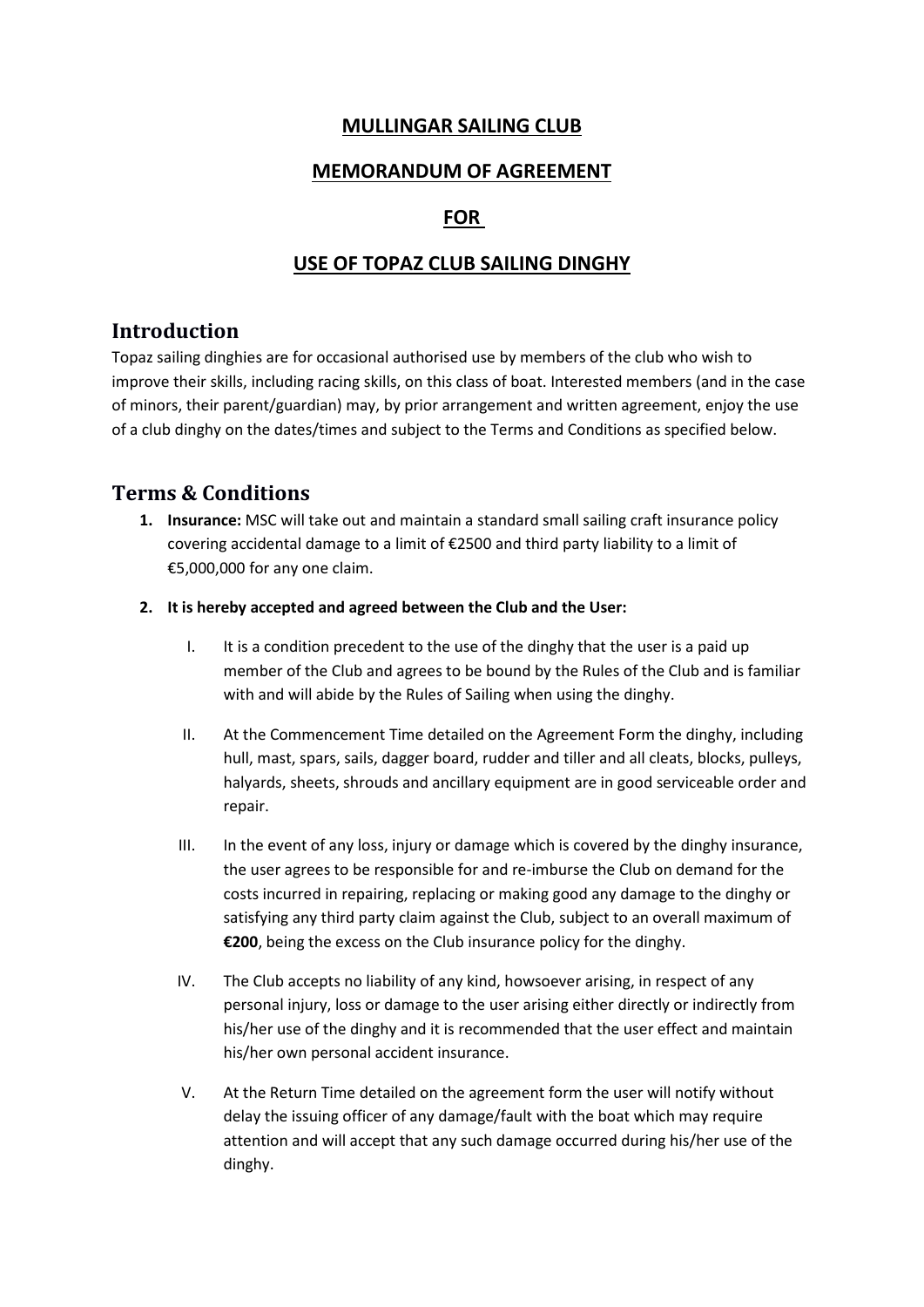- VI. In the event of any dispute or disagreement arising in regard to access by a member to this facility, the interpretation of the Club policy and/or this agreement and/or the damage to a dinghy following a period of use, the matter will be referred to an *ad hoc* adjudication committee comprising of the Commodore and another member nominated by the Commodore who will consider the dispute and whose decision on the matter shall be final.
- VII. The dinghy will only be sailed on official club sailing days (Wednesday Evening and Sunday Afternoon) during times when Club Rescue Cover is on the water. The Officer Of The Day will have complete discretion whether to allow boats on the water subject to weather conditions prevailing. In addition, the dinghy may be sailed during other specially organised club events from time to time subject to the same conditions above.
- VIII. The Dinghy may only be signed out by the following Authorised Club Officers
	- A. Stuart McCormick Committee Member In Charge
	- B. The Officer Of The Day
	- C. The Club Commodore
	- D. The Club Fleet Captain